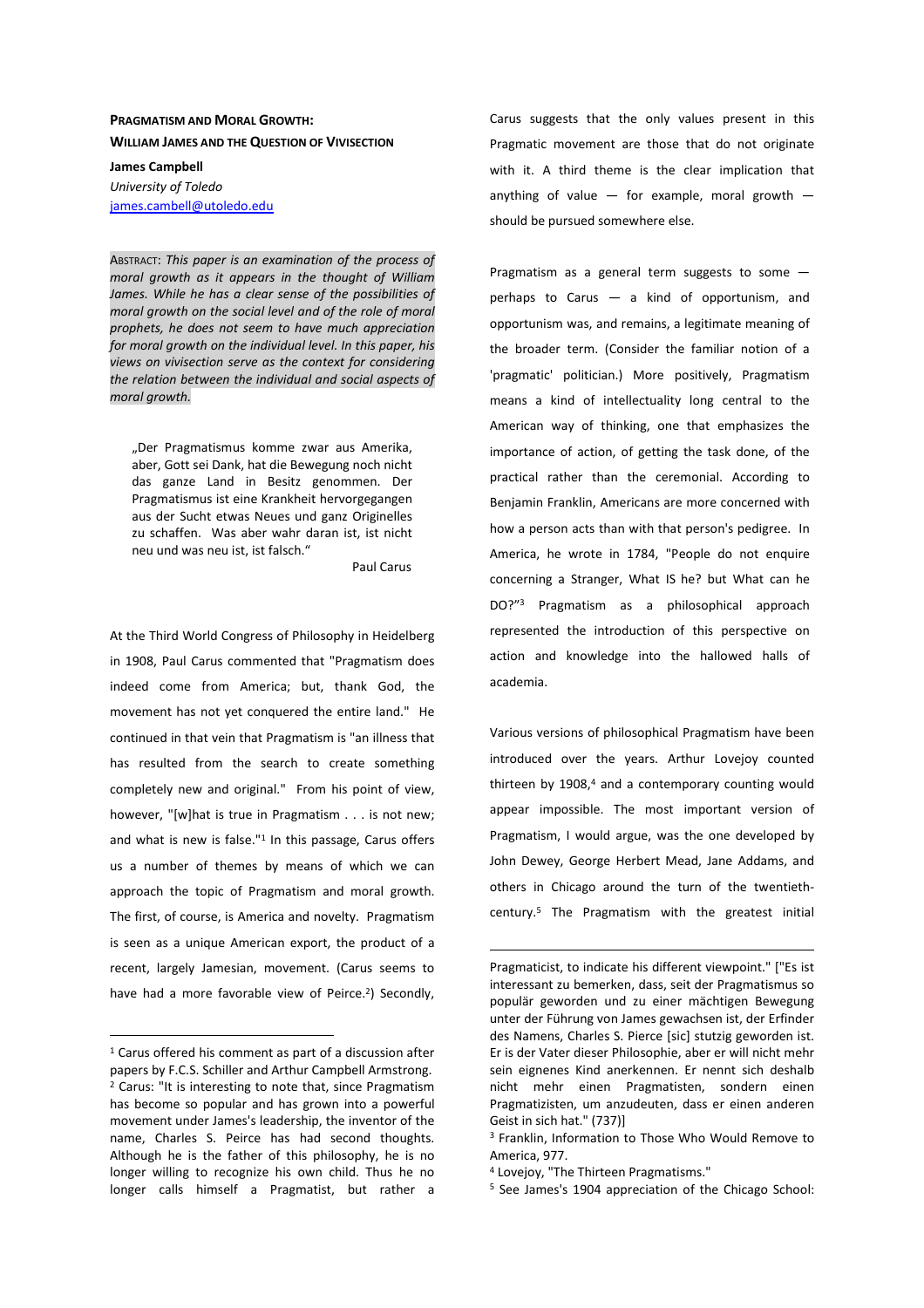impact, however, was James's — although it was, and has remained, the most controversial. For some, it was the unfortunate commingling of Peirce's scientific insights and James's religiosity; for others, James's Pragmatism provided a bridge between Peirce's insights and Dewey's social interests. From the latter perspective, even if we consider James as in some sense an individualistic philosopher. $6$  we may still find insights in his work for dealing with the problems of society.

**II** 

In many places in his thought, James emphasized the importance of individuals. This is especially true in his discussions of the powerful role that individuals play in the process of social change.<sup>7</sup> While acknowledging the contradictory Spencerian view that social changes are "irrespective of persons, and independent of individual control ... due to the environment, to the circumstances, the physical geography, the ancestral conditions, the increasing experience of outer relations," James still maintains that social changes over generations are the result of "the accumulated influences of individuals, of their examples, their initiatives, and their decisions" (WB 164). He continues that "the relation of the visible environment to the great man is in the main exactly what it is to the 'variation' in the Darwinian philosophy." The environment, in other words, "adopts or rejects, preserves or destroys" individuals; but it does not make them what they are. When the environment adopts the great man and preserves his influence, it is in turn "modified by his influence in an entirely original and peculiar way" (WB 170).

Such an individual  $-$  "whether he be an importation from without like [Robert] Clive in India or [Louis] Agassiz here, or whether he spring from the soil like

Mahomet or Franklin"  $-$  is the factor of change who modifies, to a greater or lesser extent, the future of the society. James continues that the mutations that take place over time in societies are primarily due "directly or indirectly" to the work of "individuals whose genius was so adapted to the receptivities of the moment, or whose accidental position of authority was so critical" that they were able to function as "ferments, initiators of movements, setters of precedent or fashion, centres of corruption, or destroyers of other persons." Others, in other situations to which their particular gifts were more appropriate, "would have led society in another direction" (WB 170). We can consider here his point that, while the development of some moral system was inevitable in the West, the fact that the one that developed was Christian makes a great difference because it offered no particular protections to nonhuman animals. Speaking from outside of this system, James writes, "[w]hat animal, domestic or wild, will call it a matter of no moment that scarce a word of sympathy with brutes should have survived from the teachings of Jesus of Nazareth?" (WB 194).

In any particular instance of social change, James reminds us of the importance of both factors. On the one side, there is the individual who derives "his peculiar gifts from the play of physiological and infra-social forces, but bearing all the power of initiative and origination in his hands." On the other side, there is "the social environment, with its power of adopting or rejecting both him and his gifts." Without the operation of both factors change will not occur. "The community stagnates without the impulse of the individual. The impulse dies away without the sympathy of the community" (WB 174). Still, there remains a certain ballistic aspect to James's position. The individual moral thinker proceeds in a quasi-predetermined direction to either success or failure. The public, by its process of selection, is the deciding factor. As a result, while there may be moral growth at the social level, for James there would seem to be none at the individual level.

<u>.</u>

EP 102-106; cf. Correspondence 10:232-233, 321-325, 327-328, 336.

<sup>&</sup>lt;sup>6</sup> See my essay: "William James and the Ethics of Fulfillment"

<sup>&</sup>lt;sup>7</sup> See my essay: "Systems of Justice and the Role of the Moral Prophet."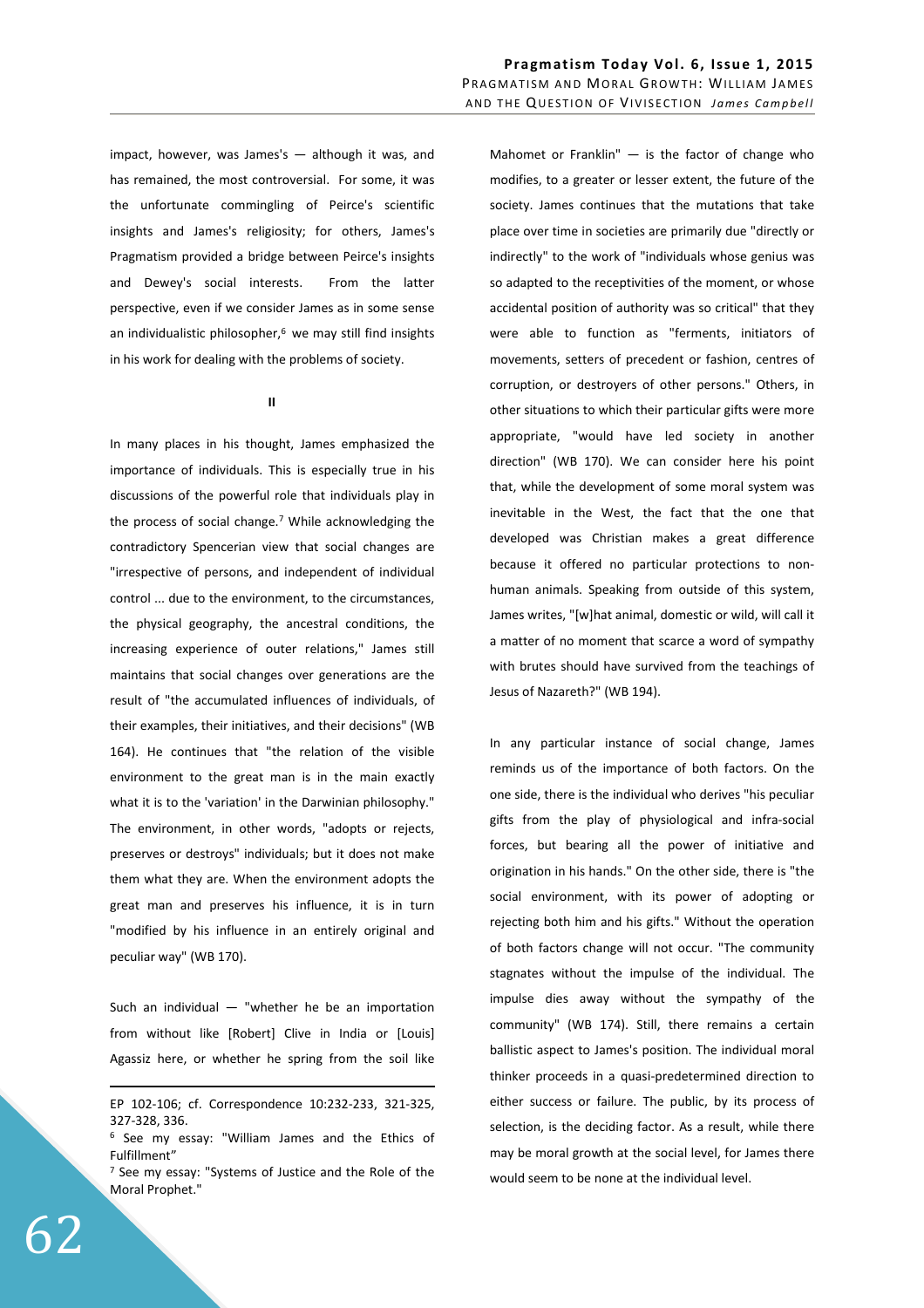If this seems to be an extreme  $-$  even mistaken  $$ position, we need to consider how James believes moral ideas grow, beginning with his understanding of their origin. For him, the answer is to be found in the individual consciousness of the moral thinker. James begins in good empiricist fashion by noting that "[association with many remote pleasures will unquestionably make a thing significant of goodness in our minds." At the same time, he continues, it is impossible to account for "all our sentiments and preferences in this simple way." The empiricists' "associations of coexistence and succession" cannot fully explain how our "secondary affections" arrange our impulses and the environmental influences to produce the directions of our lives. He urges us to consider a vast array of human behaviors: "Take the love of drunkenness; take bashfulness, the terror of high places, the tendency to sea-sickness, to faint at the sight of blood, the susceptibility to musical sounds; take the emotion of the comical, the passion for poetry, for mathematics, or for metaphysics." Attributing these diverse behaviors to "incidental complications to our cerebral structure," James further suggests that "a vast number of our moral perceptions also are certainly of this secondary and brain-born kind" (WB 143). As examples, we can add here the strong personal insights, driven by a hunger and thirst for greater justice, of the early American Abolitionists and of the current advocates for the homeless. "Rightness is not *mere* usualness, wrongness not *mere* oddity," he notes. When it comes to what he calls "[t]he most characteristically and peculiarly moral judgments that a man is ever called on to make," he writes that they represent "unprecedented cases and lonely emergencies, where no popular rhetorical maxims can avail, and the hidden oracle alone can speak" (PP 2:1265; cf. 1235).

James maintains that when individuals respond to particular problems it is their personality that makes for their unique responses. He is especially interested in the role of the moral prophet. "Individuals of genius show the way and set the patterns, which common people then adopt and follow" (ECR 109). The solution to any problem will appear in "one brain, and no other, because the instability of that brain is such as to tip and upset itself in just that particular direction." Here he is pointing to "the personal tone of each mind, which makes it more alive to certain classes of experience than others, more attentive to certain impressions, more open to certain reasons"; and he emphasizes that this personal uniqueness is, as we have seen, the result of the unknown forces within the nervous system that make the brain function one way rather than another. This person's unique contribution and those of others, then enter into the process of social selection. "The products of the mind with the determined aesthetic bent," for example, "please or displease the community." If individuals are more inclined toward Wordsworth and follow him, they will "grow unsentimental and serene." If, on the contrary, they follow Schopenhauer, they will learn "the true luxury of woe." In the long run, moreover, whatever attitude dominates "becomes a ferment in the community, and alters its tone" (WB 186- 187).

As an aside, we might consider here James's unfortunate prejudice in favor of the educated class at a time in America when only a small fraction of the population had access to higher education. He notes that it is the individual members of the educated class, not the working class, to whom we should look for whatever progressive social change is to be anticipated. America's college-bred represent, in their capacity as "the only permanent presence that corresponds to the aristocracy in older countries" (ECR 110), a force to recognize and rally support for great men who would act as great leaders. He further notes that "[t]he best claim we can make for the higher education," he writes, is that "it should enable us *to know a good man when we see him*" (ECR 108).<sup>8</sup>

 $\overline{a}$ 

<sup>8</sup> Cf. ECR 105-106; Correspondence; cf. 9:41, 362; 11:270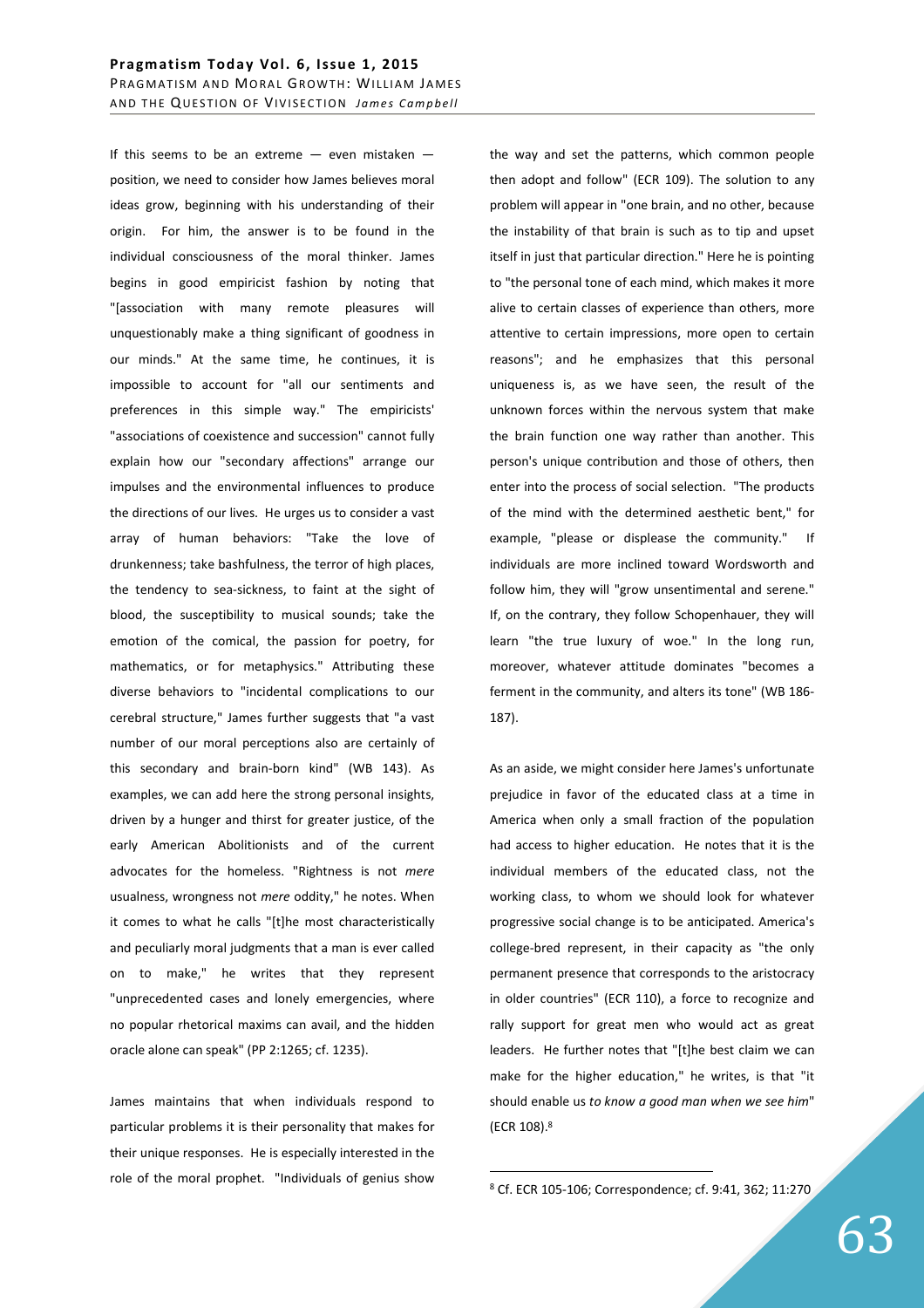Returning to our main theme, we recall that James offered a mostly negative evaluation of institutions. Institutions, for their part, are habitual social responses that tend to promote or stymie individuals' ability to effect social change, and at the same time to foster or prevent the flourishing of individuals. He writes, for example, that, when responses to human wants are formalized into institutions, the institutions themselves tend to hamper "the natural gratification" of those very wants. Whether the institution be legal or religious, educational or medical, he believes that too often "such institutions frustrate the spiritual purpose to which they were appointed to minister" (ERM 77). Rather than advancing justice or holiness, learning or health, such institutions tend rather to advance institutional values like stability and conformity. "*Every* great institution is perforce a means of corruption — whatever good it may also do," he writes to one correspondent. "Only in the free personal relation is full ideality to be found" (*Correspondence*, 9:41). To another, he writes "[t]he bigger the unit you deal with, the hollower, the more brutal, the more mendacious is the life displayed" (*Correspondence*, 8:546). James was a strong individualist who remained ever suspicious of social organizations, of interaction and cooperation to reach shared goals. Still, he did address some topics of public concern that he wanted to be rectified.

## **III**

James engaged himself with such topics as heterodox medical practice, the care of the mentally ill, labor issues, and the lynching problem, although we find in his writings almost no extended discussion of specific social issues except for the 1910 essay "The Moral Equivalent of War" (ERM 162-173; cf. 120-123). As a man of the nineteenth-century, he further did not seem to be greatly troubled by issues of race, class, and gender. His focus was elsewhere, on issues of personal fulfillment. As we have just seen, the greatest evil for him was the crushing of individuals by institutions. Even so, it would seem to be valuable to piece together his discussions of another issue of public concern, with a focus on his understanding of the process of moral advance. That issue was vivisection.

James was a leading figure in the dissemination of the early results of experimental physiology and psychology, including research on animals. The very similarities that made comparative studies worthwhile, however, also made them matters of ethical concern. He writes of the importance of sentience to our thinking about moral questions. In an insentient world, he notes, there could be no "status" for good or evil because no "physical fact, considered simply as a physical fact" can be better than any other (WB 145). In a world of conscious beings, however, in a world of pleasure and pain, right and wrong do play a central role. There is for James no "good or right except so far as some consciousness feels it to be good or thinks it to be right" (WB 147). Thus, all claims of sentient beings are to be taken seriously: 'right' and 'wrong' refer to the satisfaction or non-satisfaction of the demands of sentient beings. As a result, he rejects any situation in which one human should suffer for the benefit of others  $-$  even a situation in which millions would benefit "on the one simple condition that a certain lost soul on the far-off edge of things should lead a life of lonely torture" (WB 144). But how did he feel about animals suffering for human good? There was no doubt that the animals that were popular research subjects, like dogs and rabbits, felt pain; and there were many anti-vivisectionists who complained about the wanton cruelty of the laboratories. James initially felt himself to be in the middle.

As a young professor of physiology in 1875, James writes that that entire science is "based, immediately or remotely, upon vivisectional evidence." While he admits that vivisection had so far offered only "minute" therapeutic advances, he believed that, because of its potential for future scientific contributions, it should be allowed to continue. He writes that "the vivisectional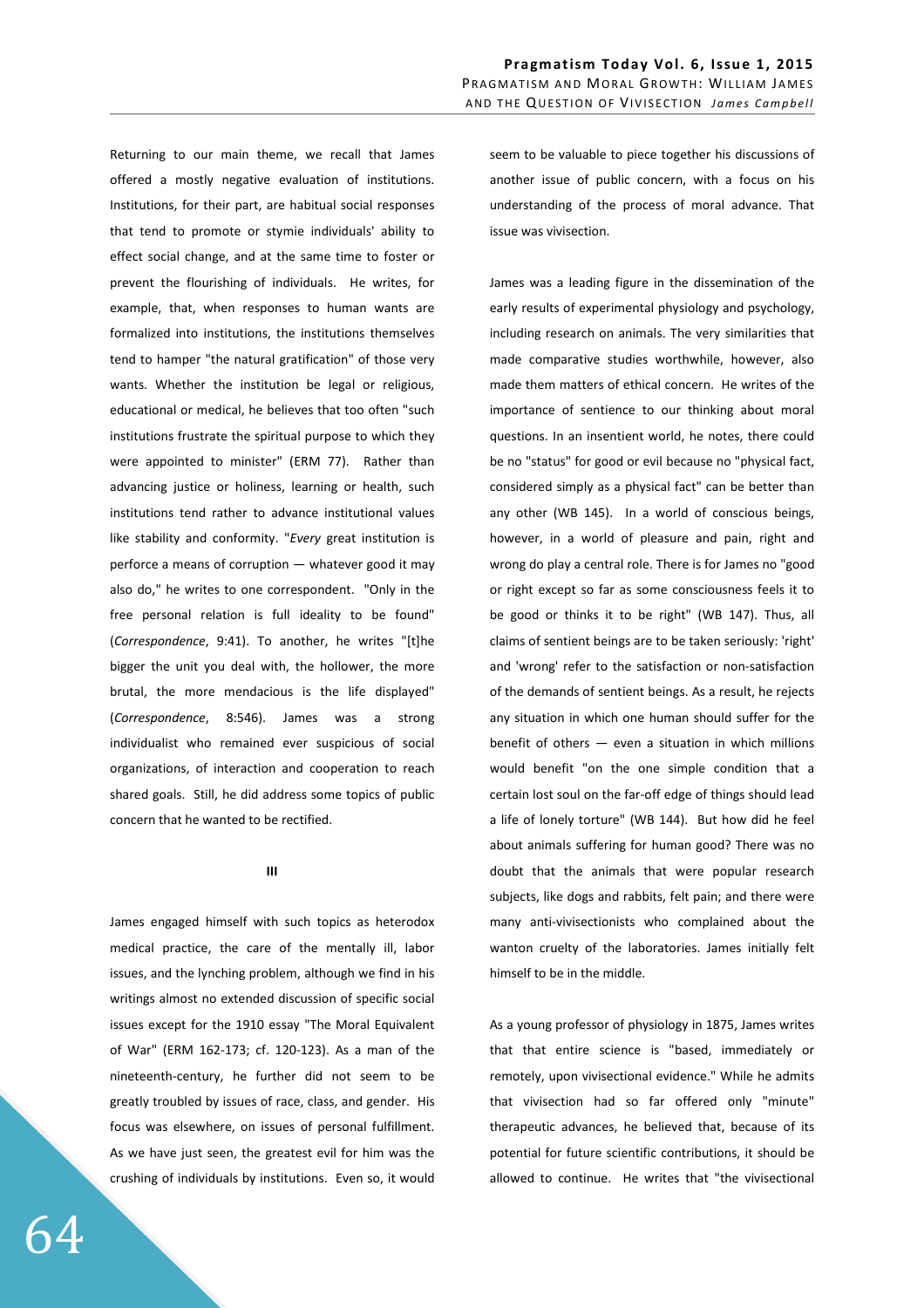results of to-day, which are liable to be corrected tomorrow, will be corrected by the vivisections of tomorrow and by nothing else." As a result, he continues, "[t]o taboo vivisection is then the same thing as to give up seeking after a knowledge of physiology." He thus regards it "a painful duty" to continue with vivisection At the same time, however, he wants all to admit "without higgling about more or less, that, in principle, vivisection admits of cruelty." He urges us to consider, for example, "[a] dog strapped on a board and howling at his executioners, or, still worse, poisoned by curare, which leaves him paralyzed but sentient." This conscious subject find himself "literally in a sort of hell" that he can neither understand nor change. The dog can see "no redeeming ray in the whole business." In the world of scientific research, however, "in a world beyond the ken of his poor, benighted brain, his sufferings are having their effect — truth, and perhaps future human ease, are being bought by them." Thus our little martyr has taken on a role "infinitely superior to any which prosperous canine life admits of, and, if his dark mind could be enlightened, and if he were a heroic dog, he would religiously acquiesce in his own sacrifice" (ECR 11-12).

To consider a second scenario, James admits that "a rabbit's pain differs *toto coelo* from human pain, in that the moral element, the element of subjective *horror*, is absent." Still, this does not eliminate the question of cruelty. The question we need to ask is: "Do we give them all the pain that they are susceptible of suffering, be that much or little? If so, we are cruel; and there is no doubt that vivisectors are often obliged to go to this extreme." Based upon his earlier ethical assumption that inflicting pain is wrong, expanded here to maintain that "[n]othing is more calculated to deaden the moral sensibility of students than familiarity with blood shed for trifling ends," he proposes that it is our duty "to restrict the amount of *useless* vivisection." As far as making the determination of usefulness, however, he would leave that question "solely with the investigator himself." Further, he believes that any broad prohibition would simply fail to be adopted in a society that is so dead to animal pain that it "boils millions of lobsters alive every year to add a charm to its suppers." Throughout the essay, James's commitment is to advancing medical research, and therefore to continuing vivisection. "It is better," he writes, "for many quadrupeds to perish unjustly than for a whole scientific body to be degraded" (ECR 10-13; cf. 18-19; WB 47).

Nearly three decades later, in 1903, James returns to the subject of vivisection; but by this time his view has shifted. He now writes to a correspondent that even if we grant that "inflicted suffering may be right," we need to think more deeply about the question of "*whose, how much, when, where*, etc." From his point of view, "[a]bsolutely irresponsible power to inflict pain on animals for human ends cannot well be entrusted to Tom, Dick, & Harry." On the contrary, in spite of his ongoing doubts about institutions he maintains that "*in principle* vivisectors should be made responsible to some tribunal for what they do." Further, James believes that "[t]hey ought to welcome such responsibility" (*Correspondence*, 10:303-304). A few years later he continues that he recognizes the claims of "the various medical and scientific defenders of vivisection," who protest that "it is *no one's business* what happens to an animal, so long as the individual who is handling it can plead that to increase science is his aim." In response, however, he maintains that this position "flatly contradict[s] the best conscience of our time," maintaining that "[t]he rights of the helpless, even though they be brutes, must be protected by those who have superior power." James contends that over the decades, while society has progressed in its interpretation of our moral obligations toward these animals, the physiologists have failed to adopt any "corporate responsibility" or "code of vivisectional ethics for laboratories to post up and enforce" (ECR 191-192). Further, they have proposed no legislation themselves. At about the same time, James comments to a correspondent about the inadequate rhetoric of the